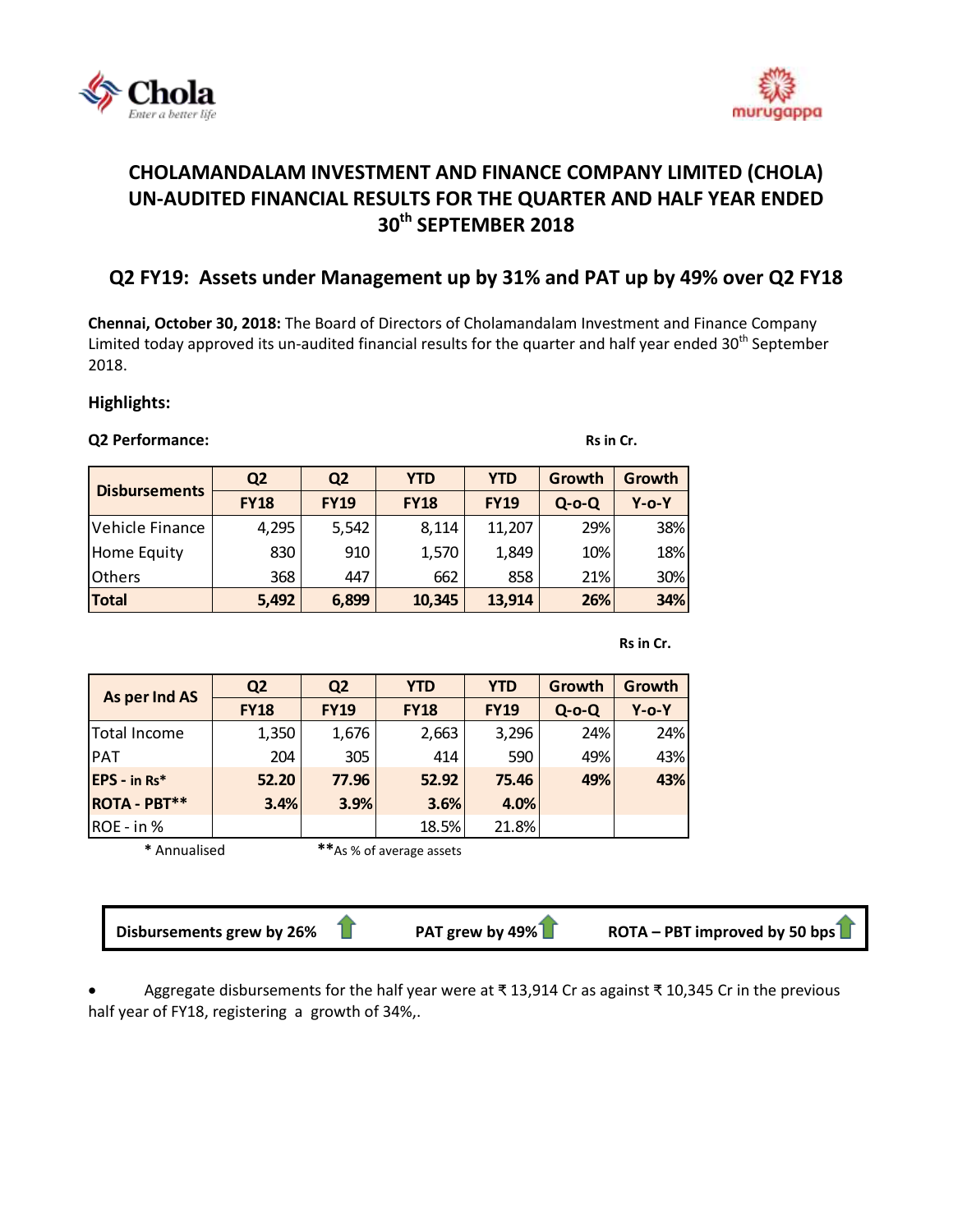



- Vehicle Finance business has clocked a volume of ₹ 11,207 Crs for the period ended September 2018 as against ₹ 8,114 Cr. for the same period in the previous year, reporting a growth of 38% Y-o-Y. This has been attributable by consistent growth in HCV and LCV segment.
- Home Equity business disbursed ₹ 1,849 Crs as against ₹ 1,570 Crs for YTD September FY 18, marking a growth of 18% YoY, getting back to growth trajectory.
- Assets under management grew by 31% at Rs.47,720 Crs as compared to Rs.36,456 Crs in Q2 FY18.
- The PBT-ROTA for YTD FY19 improved to 4.0% as against 3.6% in YTD September of FY18

#### **GNPA, NNPA and Provision Coverage Ratio**

The Company has been able to maintain stage 3 receivables in absolute term at June'18 level, inspite of increase in overall asset position from Rs. 45,243 Cr to Rs 47,690 Cr. A brief comparison under IGAAP and IND AS is given below:

| <b>Particulars</b>                          | <b>Sep-17</b> | $Mar-18$ | <b>Jun-18</b> | $Sep-18$ |
|---------------------------------------------|---------------|----------|---------------|----------|
| As per IGAAP                                |               |          |               |          |
| <b>GNPA</b>                                 | 1,653         | 1,278    | 1,377         | 1,347    |
| <b>NNPA</b>                                 | 1,073         | 722      | 778           | 751      |
| Provision                                   | 580           | 556      | 599           | 597      |
| GNPA%                                       | 4.5%          | 2.9%     | 3.0%          | 2.8%     |
| NNPA%                                       | 2.9%          | 1.7%     | 1.7%          | 1.6%     |
| <b>Provision Coverage%</b>                  | 35.1%         | 43.5%    | 43.5%         | 44.3%    |
| <b>Standard Assets Provn</b>                | 121           | 145      | 156           | 161      |
| <b>Standard Assets Provn %</b>              | 0.40%         | 0.40%    | 0.40%         | 0.40%    |
| <b>Total Provision</b>                      | 700           | 701      | 755           | 757      |
| As per IND AS                               |               |          |               |          |
| Gross Asset - Stage 3                       | 1,867         | 1,496    | 1,620         | 1,608    |
| <b>Stage 3 Assets to Total Gross Assets</b> | 5.1%          | 3.5%     | 3.6%          | 3.4%     |
| ECL provision - Stage 3                     | 620           | 543      | 591           | 591      |
| Coverage Ratio (%) - Stage 3                | 33.2%         | 36.3%    | 36.5%         | 36.8%    |
| Gross Asset - Stage 1&2                     | 34,741        | 41,601   | 43,623        | 46,082   |
| ECL provision - Stage 1&2                   | 338           | 355      | 367           | 348      |
| Coverage Ratio (%) - Stage 1&2              | 1.0%          | 0.9%     | 0.8%          | 0.8%     |
| <b>Total ECL Provision</b>                  | 957           | 899      | 958           | 939      |

Rs in Cr.

#### **Capital Adequacy:**

The Capital Adequacy Ratio (CAR) of the company as on  $30<sup>th</sup>$  September 2018, was at 18.34% as against the regulatory requirement of 15%.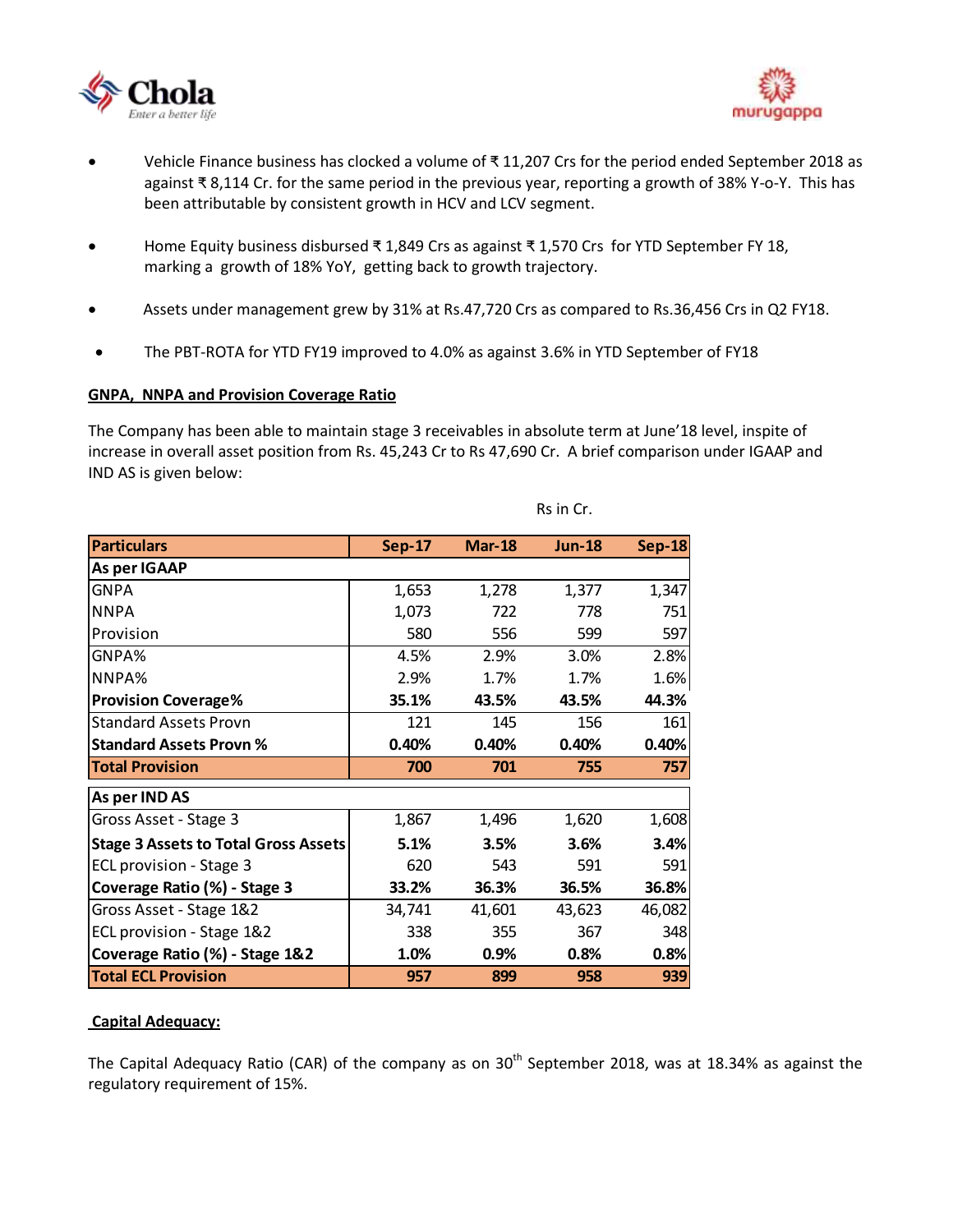



#### **Subsidiaries Performance:**

|                                |                                 |             |              | Rs in Cr.   |
|--------------------------------|---------------------------------|-------------|--------------|-------------|
|                                | <b>Revenue (Ind AS)</b>         |             | PAT (Ind AS) |             |
| <b>Subsidiaries</b>            | YTD Sep YTD Sep YTD Sep YTD Sep |             |              |             |
|                                | <b>FY18</b>                     | <b>FY19</b> | <b>FY18</b>  | <b>FY19</b> |
| Cholamandalam Securities Ltd   | 8.98                            | 12.36       | 0.98         | 1.97        |
| Cholamandalam Home Finance Ltd | 4.31                            | 18.38       | 1.43         | $-8.59$     |

During the quarter, the Company entered into an investment agreement with TVS Logistics Services Limited (TVSLSL), pursuant to which TVSLSL has taken a 51% stake in White Data Systems India Private Limited. Consequently the holding of our Company is reduced from 63% to 31%.

#### **About Chola**

Cholamandalam Investment and Finance Company Limited (Chola), incorporated in 1978 as the financial services arm of the Murugappa Group. Chola commenced business as an equipment financing company and has today emerged as a comprehensive financial services provider offering vehicle finance, home loans, home equity loans, SME loans, investment advisory services, stock broking and a variety of other financial services to customers.

Chola operates from 885 branches across India with assets under management above INR 47,000 Crores. The subsidiaries of Chola are Cholamandalam Securities Limited (CSEC), Cholamandalam Distribution Services Limited (CDSL).

The mission of Chola is to enable customers enter a better life. Chola has a growing clientele of over 8 lakh happy customers across the nation. Ever since its inception and all through its growth, the company has kept a clear sight of its values. The basic tenet of these values is a strict adherence to ethics and a responsibility to all those who come within its corporate ambit - customers, shareholders, employees and society. For more details, please visit www.cholamandalam.com

#### **About Murugappa Group**

Founded in 1900, the INR 329 Billion (32,893 Crores) Murugappa Group is one of India's leading business conglomerates. The Group has 28 businesses including nine listed Companies traded in NSE & BSE. Headquartered in Chennai, the major Companies of the Group include Carborundum Universal Ltd., Cholamandalam Investment and Finance Company Ltd., Cholamandalam MS General Insurance Company Ltd., Coromandel International Ltd., Coromandel Engineering Company Ltd., E.I.D. Parry (India) Ltd., Parry Agro Industries Ltd., Shanthi Gears Ltd., Tube Investments of India Ltd., TI Financial Holdings Ltd and Wendt (India) Ltd.

Market leaders in served segments including Abrasives, Auto Components, Transmission systems, Cycles, Sugar, Farm Inputs, Fertilisers, Plantations, Bio-products and Nutraceuticals, the Group has forged strong alliances with leading international companies such as Groupe Chimique Tunisien, Foskor, Mitsui Sumitomo, Morgan Advanced Materials, Sociedad Química y Minera de Chile (SQM),